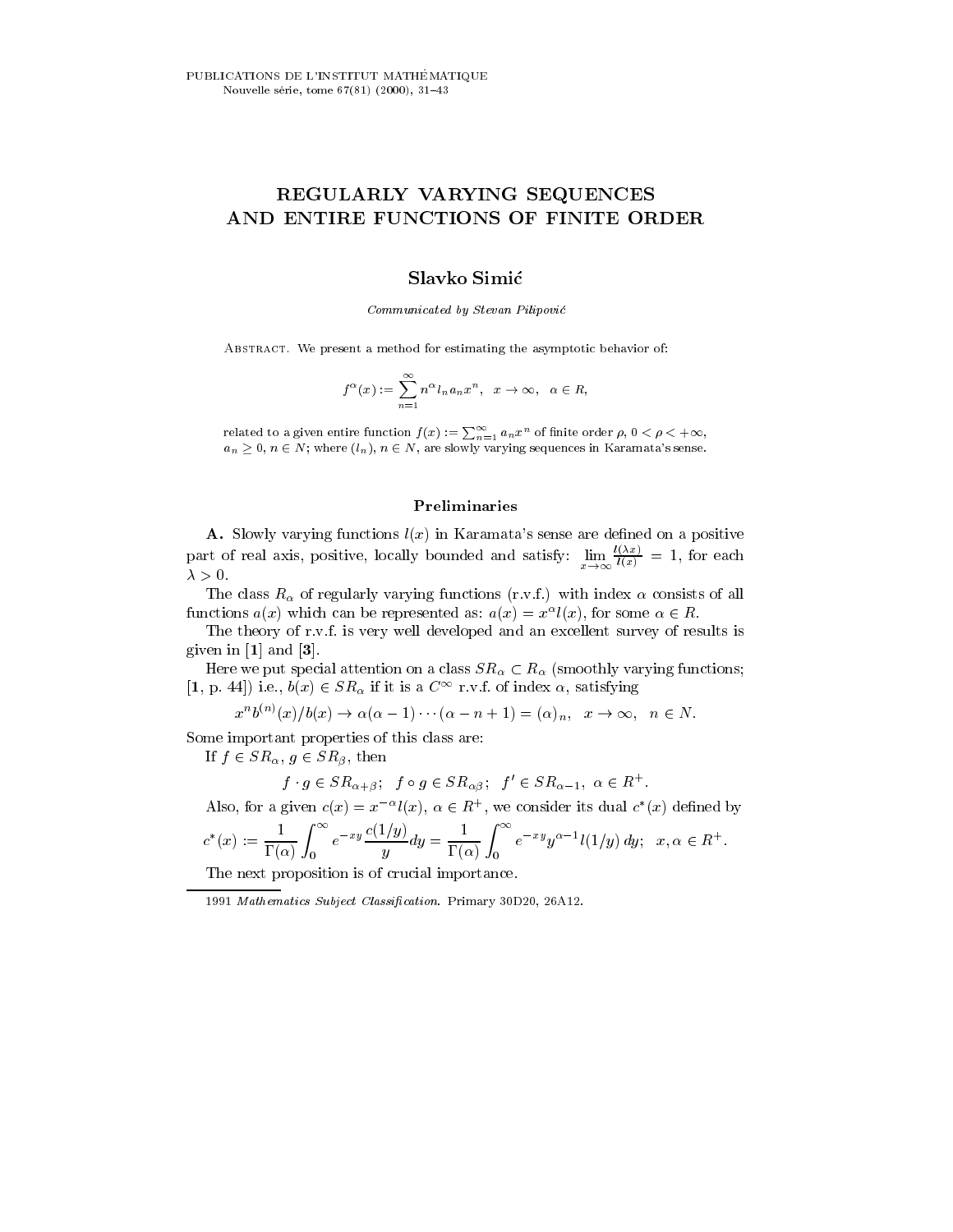PROPOSITION 1. We have:  $c^*(x) \in SR_{-\alpha}$ ;  $c^*(x) \sim c(x)$ ,  $x \to \infty$ .

*Proof.* That  $c^*(x) \sim c(x)$ ,  $x \to \infty$ , is a consequence of Karamata's Tauberian theorem for Laplace transforms (with  $0+$  and  $\infty$  reversed) (cf.  $|1,$  p. 43]).

By the same argument

$$
(c^*(x))^{(n)} = \frac{(-1)^n}{\Gamma(\alpha)} \int_0^\infty e^{-xy} y^{\alpha+n-1} l\left(\frac{1}{y}\right) dy \sim \frac{(-1)^n \Gamma(\alpha+n)}{\Gamma(\alpha)} x^{-(\alpha+n)} l(x), \ x \to \infty.
$$
  
Hence

Hence,

$$
\frac{x^n(c^*(x))^{(n)}}{c^*(x)} \sim \frac{(-1)^n \Gamma(\alpha + n)}{\Gamma(\alpha)} = (-\alpha)_n, \quad x \to \infty;
$$

i.e.,  $c^*(x) \in SR_{-\alpha}$ .

We could treat regularly varying sequences  $(r.v.s.)$  as r.v.f. defined on N (see [2]) i.e.,  $(a_n)$  is a r.v.s. with index  $\alpha$  if it has the form

 $a_n = n^\alpha l_n; \quad l_n = l(n), \quad n \in N, \quad \alpha \in R,$ 

for some slowly varying function  $l(x)$  defined for  $x \in R^+$ .

Examples of  $l_n$  are:

 $\ln^a 2n$ ,  $\ln^b (\ln 3n)$ ,  $e^{(\ln n)^2}$ ,  $e^{\frac{\ln (\ln 3n)}{n}}$ ,  $\frac{\ln 2n}{\ln(\ln 3n)}, \ldots; a, b \in R, \quad 0 < c < 1.$ 

**B.** Denote by  $\mathcal{G} := \{g \mid g : R^+ \to R^+, g \in C^1\}$ , and define there an operator  $\widehat{g}$ ,

$$
\widehat{g}(x) := \frac{xg'(x)}{g(x)}.
$$

Some properties of this operator are  $(g, h \in \mathcal{G})$ :

1.  $cg = g, \quad c \in R^+;$  5:  $g^a \cdot h^b = ag + bh, \quad a, b \in R;$ 2.  $x^a = a$ ,  $a \in R$ ; 6:  $q \circ h = (q \circ h) \cdot h$ ; 3.  $g + h \le \max(|\widehat{g}|, |h|);$  7.  $\widehat{g} \in \mathcal{G} \Rightarrow g \uparrow, x \in R^+;$ 4.  $\widehat{g \cdot h} = \widehat{g} + \widehat{h};$  8.  $(\widehat{g}(x) \to \alpha, x \to \infty, \alpha \in R) \Rightarrow g \in R_{\alpha}$ . (1)

We also consider a set of entire functions  $F(z) = \sum_{k=0}^{\infty} a_k z^k$ , with non-negative coefficients and of finite order  $\rho, 0 < \rho < \infty$ . By definition:

$$
\rho = \limsup_{x \to \infty} \frac{\ln \ln M_F(x)}{\ln x}
$$

where  $M_F(x)$  denotes the maximum modulus of  $F(z)$  on the circle  $|z|=x$ . In our case we have:

$$
M_F(x) = \max_{|z|=x} |F(z)| = \max_{|z|=x} \left| \sum_{k=0}^{\infty} a_k z^k \right| = \sum_{k=0}^{\infty} a_k x^k = F(x), \quad x \in R^+.
$$

Let us deenote:  $f(x) := M_F(x) = (F(x), x \in R^+)$ . Hence:

$$
\limsup_{x \to \infty} \frac{\ln \ln f(x)}{\ln x} = \rho, \quad \rho \in R^+,
$$
\n
$$
f \in C^{\infty}; \quad f^{(n)} \in \mathcal{G}; \quad \widehat{f} \in \mathcal{G}.
$$
\n(2)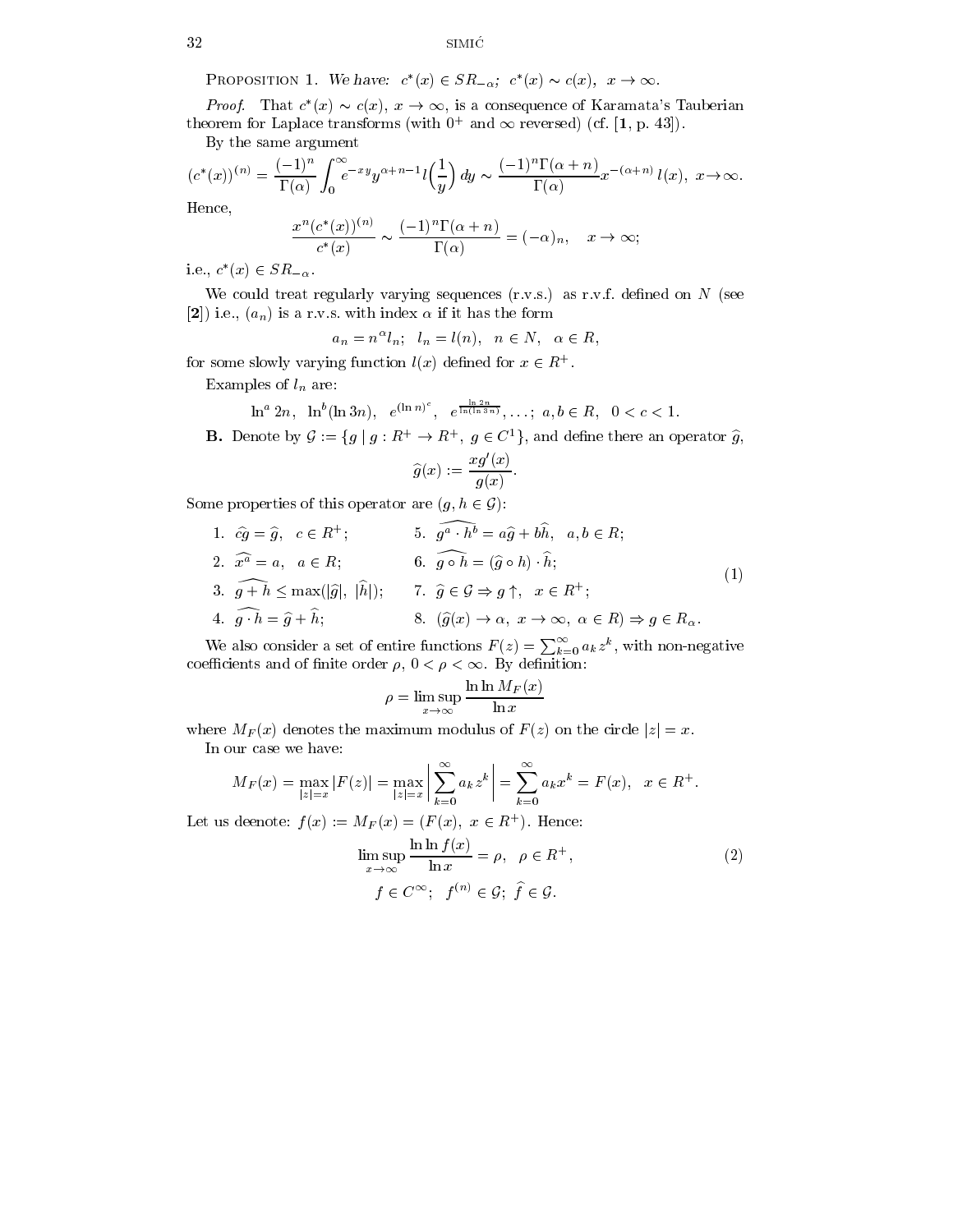Proposition 2. We have  $f \in \mathcal{G}$ .

Proof. Taking into account properties (1) and (2), we have:

$$
\widehat{\widehat{f}} = \widehat{xf'} - \widehat{f} = \frac{1}{\widehat{f}} \left( \frac{x(xf')'}{f} - \widehat{f}^2 \right).
$$

Since

$$
x(xf')' = \sum_{k=0}^{\infty} k^2 a_k x^k; \quad \widehat{f} = \frac{1}{f} \sum_{k=0}^{\infty} k a_k x^k,
$$

we obtain:

$$
\widehat{\widehat{f}} = \frac{1}{f\widehat{f}} \sum_{k=0}^{\infty} (k - \widehat{f})^2 a_k x^k > 0, \ \ x \in R^+;
$$

and the proof is over.

COROLLARY 1. The function  $\hat{f}$  is monotone increasing on  $R^+$ .

PROPOSITION 3. We have: 
$$
\limsup_{x \to \infty} \frac{\ln \widehat{f}(x)}{\ln x} = \rho.
$$

Proof. Let

$$
\delta := \limsup_{x \to \infty} \frac{\ln \widehat{f}(x)}{\ln x}, \quad \delta \in R^+.
$$

From (2) it follows that, for each positive  $\epsilon$  and large enough x:

$$
\ln f(x) < x^{\rho + \epsilon}, \quad x > x_0.
$$

Corollary 1 gives

$$
\ln f(ex) - \ln f(x) = \int_x^{ex} \frac{f'(t)}{f(t)} dt = \int_x^{ex} \hat{f}(t) \cdot \frac{dt}{t} > \hat{f}(x) \int_x^{ex} \frac{dt}{t} = \hat{f}(x),
$$

hence, for  $x>x_0$ , we get:

$$
\widehat{f}(x) < \ln f(ex) < (ex)^{\rho + \epsilon},
$$

i.e.,

$$
\frac{\ln \widehat{f}(x)}{\ln x} < (\rho + \epsilon)(1 + 1/\ln x), \quad x > x_0.
$$

Since  $\epsilon$  is arbitrarily small, we conclude  $\delta \leq \rho.$ 

From the other side  $\ln \widehat{f}(x) < (\delta + \epsilon) \ln x$  for  $x > x_1$ , i.e.,

$$
\widehat{f}(x) < x^{\delta+\epsilon}, \quad \frac{f'(x)}{f(x)} < x^{\delta-1+\epsilon}; \quad x > x_1.
$$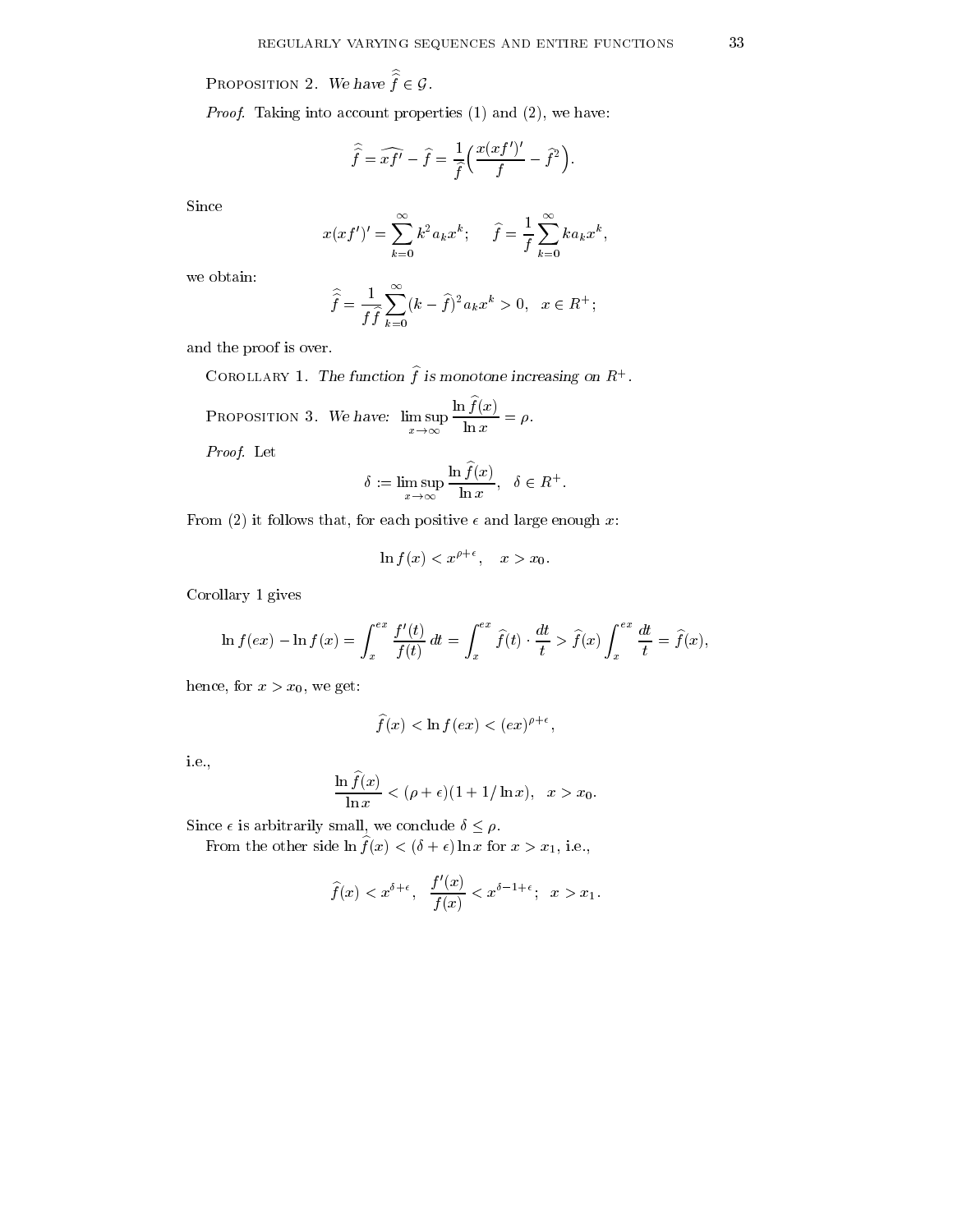It follows that

$$
\ln f(x) = \int_{x_1}^x \frac{f'(t)}{f(t)} dt + \ln f(x_1) < \frac{x^{\delta + \epsilon}}{\delta + \epsilon} + O(1), \ \ x > x_1;
$$

i.e.,

$$
\frac{\ln \ln f(x)}{\ln x} < \delta + \epsilon + o(1), \quad x \to \infty;
$$

i.e.,

$$
\rho \leq \delta.
$$

Thus, we conclude:

$$
\limsup_{x \to \infty} \frac{\ln f(x)}{\ln x} = \limsup_{x \to \infty} \frac{\ln \ln f(x)}{\ln x} = \rho.
$$

COROLLARY 2. The function  $f(x)$  is strictly increasing on R+ and  $\lim f(x) =$  $+\infty$ .

We also consider the set of entire functions  $\{f_m\}$  generated from f by the recurrence relation

$$
f_m(x) := x f'_{m-1}(x), \quad f_0(x) = f(x), \quad m \in N.
$$

They are of the same order  $\rho$  and evidently satisfy:

PROPOSITION 4. 
$$
f_m(x) = \sum_k k^m a_k x^k
$$
;  $\hat{f}_m(x) \uparrow \infty$ ;  $\hat{f}_m(x) > 0$   
\n $f_m = f_{m-1} \hat{f}_{m-1} = f \prod_1^m \hat{f}_{k-1}$ ;  $\hat{f}_m = \hat{f}_{m-1} + \hat{f}_{m-1} = \hat{f} + \sum_1^m \hat{f}_{m-1}$ .

### Main results

Now we come to our main sub ject, i.e., the investigation of the asymptotic behavior concerning functions  $f^{\alpha}(x) := \sum_{k=0}^{\infty} c_k a_k x^k$ , related to a given entire function  $f(x) := \sum_{k=0}^{\infty} a_k x^k$  considered before and where  $(c_k)$ ,  $(c_0 := 1)$  is any regularly varying sequence of index  $\alpha$ .

It is not difficult to prove that  $\{f^{\alpha}(x)\}\$ are also entire functions of the same order  $\rho$  as  $f(x)$  (using, for example, the relation:  $\rho = \limsup_{n \to \infty} \frac{1}{\ln(1/|a_n|)}$ ).

The main idea of our method is to replace sequences  $(c_k)$  with asymptotically equivalent  $(c_k)$  achieving thus an integral representation for  $f^-(x)$  (see also [5]). Then, using analytic properties of  $c^+(x)$  and  $f(x)$ , we establish the required asymptotic behavior in an almost elementary way.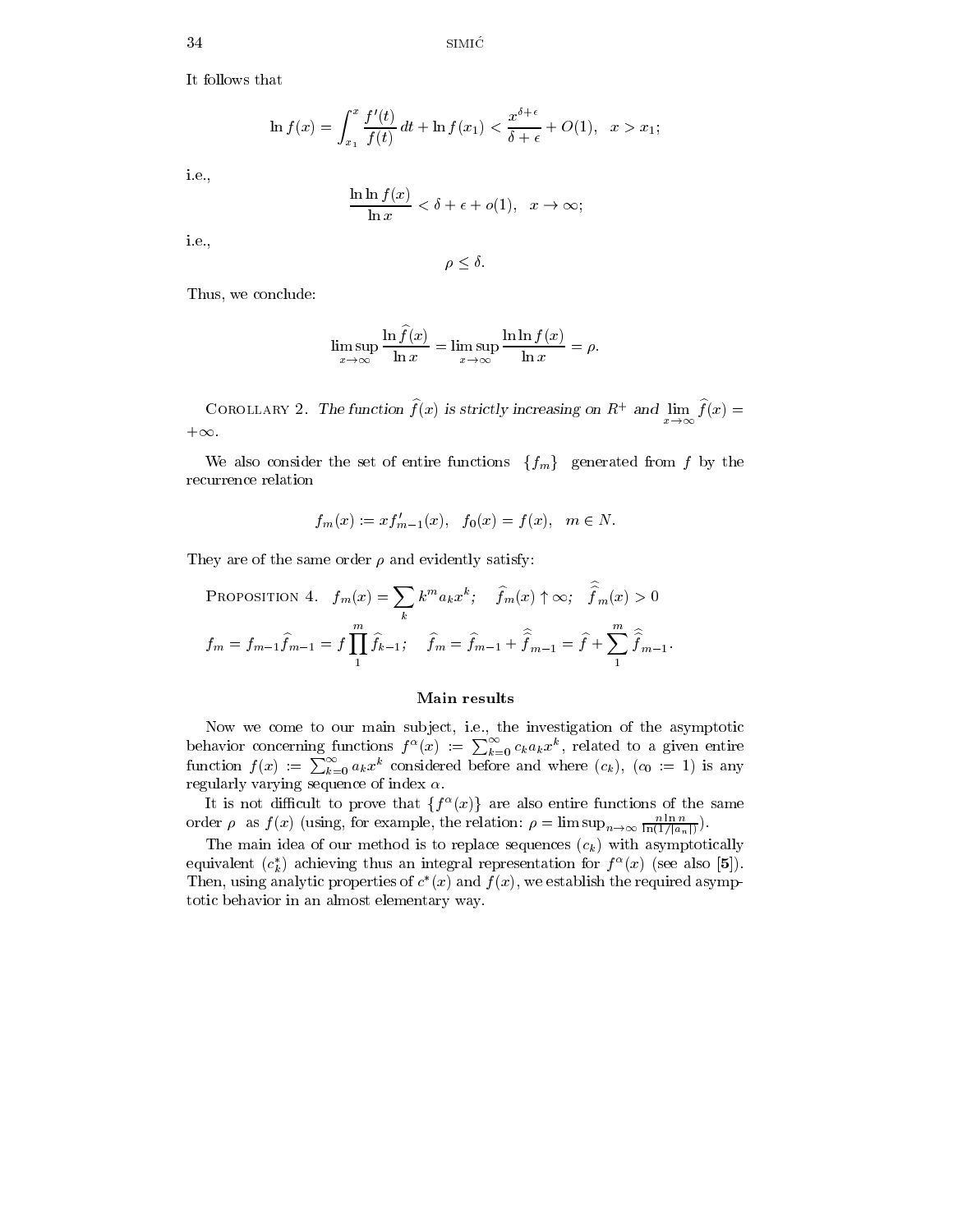THEOREM A. If  $f(x)$  is bounded from above, then:

$$
\frac{f^{\alpha}(x)}{f(x)} \sim c_{[\widehat{f}(x)]}, \quad x \to \infty,
$$

for any regularly varying sequence  $(c_k)$  of index  $\alpha, \alpha < 0$ .

As we already explained, we first prove the theorem for a subclass of r.v.s. generated by  $c^*(x) \in SR_\alpha$ , i.e.,

PROPOSITION AT. Theorem A is valid for sequences  $(c_k)$  defined by

$$
c_{k-1}^* := c^*(k), \quad k \in N; \quad c^*(x) := \frac{1}{\Gamma(\alpha)} \int_0^\infty e^{-xt} t^{\alpha-1} l(1/t) \, dt, \quad x \in R^+.
$$

*Proof.* With:  $u(\alpha, t) := \frac{1}{\Gamma(\alpha)} t^{\alpha-1} l(1/t)$  we produce an integral representation

$$
f_*^{(\alpha)}(x) := \sum_{k=0}^{\infty} c_k^* a_k x^k = \sum_{k=0}^{\infty} a_k \int_0^{\infty} e^{-t} u(\alpha, t) (x e^{-t})^k dt =
$$
  
= 
$$
\int_0^{\infty} e^{-t} u(\alpha, t) \Big( \sum_{k=0}^{\infty} a_k (x e^{-t})^k \Big) dt = \int_0^{\infty} e^{-t} u(\alpha, t) f(x e^{-t}) dt.
$$

The interchanging of the sum and the integral is justied since both converge for  $x \in R^+$ . Now:

$$
\frac{f_*^{(\alpha)}(x)}{f(x)} = \Big(\int_0^{\xi} + \int_{\xi}^{\infty}\Big)\Big(e^{-t}u(\alpha, t)\frac{f(xe^{-t})}{f(x)}dt\Big) = T_1 + T_2
$$

where  $\zeta = \zeta(x) := f(x)^{-1}$ .

For estimating  $T_1$  we use the following identity:

$$
\ln \frac{f(xe^{-t})}{f(x)} + t\widehat{f}(x) = \int_0^t w \widehat{f}(a) \widehat{\widehat{f}}(a) dw, \quad a := xe^{w-t}.
$$

Taking into account Proposition 2 and condition from Theorem A, we have:

$$
0 < \hat{\hat{f}}(a) \le M < +\infty,
$$

where the constant M does not depend on a.

Also, since  $a \leq x$ , Corollary 1 gives  $\widehat{f}(a) \leq \widehat{f}(x)$ , i.e.,

$$
0 < \int_0^t w \widehat{f}(a) \widehat{\widehat{f}}(a) dw \le M \widehat{f}(x) \int_0^t w dw = \frac{M}{2} \widehat{f}(x) t^2.
$$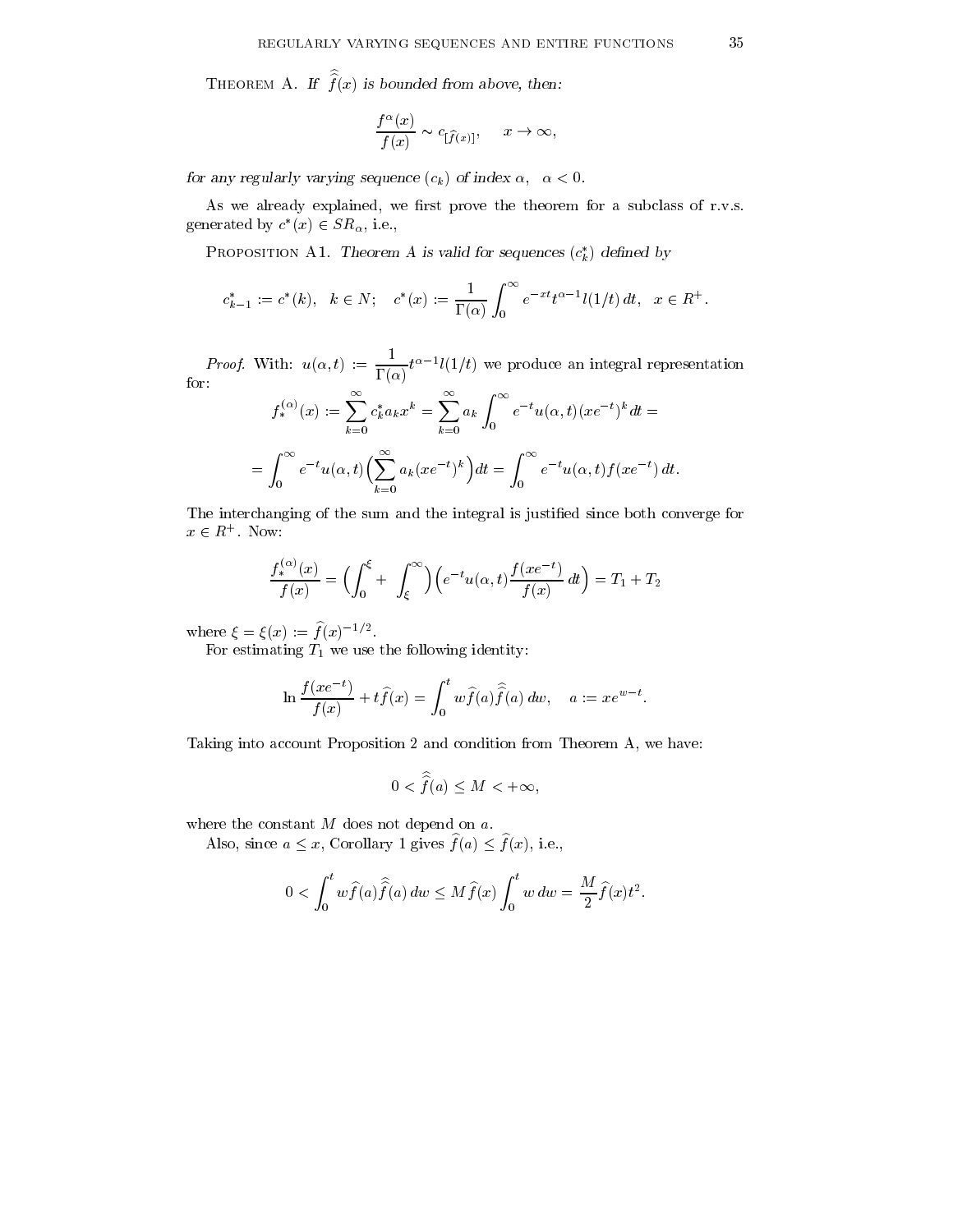Hence,

$$
\ln \frac{f(xe^{-t})}{f(x)} = \hat{f}(x)(-t + O(t^2)), \quad x \in \mathbb{R}^+, \quad t \ge 0
$$

where the constant in  $O$  is independent of  $x$  or  $t$ . From here it follows

$$
T_1 = \int_0^{\xi} e^{-t} u(\alpha, t) \exp\left(\ln \frac{f(xe^{-t})}{f(x)}\right) dt = \int_0^{\xi} e^{-t} u(\alpha, t) e^{-t \hat{f}(x)} e^{O(\hat{f}(x)t^2)} dt.
$$

Since, for any  $B \in R^+, e^B = 1 + O(Be^B)$  and, for  $t \in (0, \xi)$ ,  $f(x)t^2 = O(1)$ , we obtain:

$$
T_1 = \int_0^{\xi} e^{-t} u(\alpha, t) e^{-t \hat{f}(x)} dt + \int_0^{\xi} e^{-t} u(\alpha, t) e^{-t \hat{f}(x)} O(\hat{f}(x) t^2) dt =
$$
  
= 
$$
\int_0^{\infty} e^{-t(1+\hat{f}(x))} u(\alpha, t) dt - \int_{\xi}^{\infty} e^{-t} u(\alpha, t) e^{-t \hat{f}(x)} dt
$$
  
+ 
$$
O(\hat{f}(x)) \int_0^{\infty} t^2 u(\alpha, t) e^{-t(1+\hat{f}(x))} dt = T_{11} + T_{12} + T_{13}.
$$

Now:

$$
T_{11} = c^*(\hat{f}(x) + 1) \sim c^*_{[\hat{f}(x)]}, \quad x \to \infty;
$$
  
\n
$$
|T_{12}| = O(e^{-\xi \hat{f}(x)} \int_0^\infty e^{-t} u(\alpha, t) dt) = O(e^{-\hat{f}(x)^{1/2}});
$$
  
\n
$$
T_{13} = O(\hat{f}(x)) \cdot \frac{d^2 c^*(s)}{ds^2}_{[s=1+\hat{f}(x)]} = O\left(\frac{c^*(\hat{f}(x))}{\hat{f}(x)}\right),
$$
  
\n
$$
= O(\hat{f}(x)) \cdot O\left(\frac{c^*(s)}{s^2}\right)_{[s=1+\hat{f}(x)]} = O\left(\frac{c^*(\hat{f}(x))}{\hat{f}(x)}\right),
$$

since  $c^*(s) \in SR_\alpha$ . Hence, we conclude that:  $T_1 \sim c^*_{[\widehat{f}(x)]}, x \to \infty$ .

For the estimation of the integral  $T_2$  the next lemma is necessary.

LEMMA A1. Under the condition of Theorem A, i.e.,  $\sup f(x) \leq M < +\infty$ , for each  $x, t \in R^+$ :

$$
\frac{f(xe^{-t})}{f(x)} \le \exp\left(\frac{e^{-Mt} - 1}{M}\hat{f}(x)\right).
$$

Proof. Write the condition as

$$
D(\ln \hat{f}(s)) \le M \ D(\ln s), \quad s > 0. \tag{A1.1}
$$

Integrating (A1.1) over  $|xe^{-u},x|$ ,  $u \ge 0$ , we obtain

$$
\widehat{f}(xe^{-u}) \ge \widehat{f}(x) \cdot e^{-Mu}.\tag{A1.2}
$$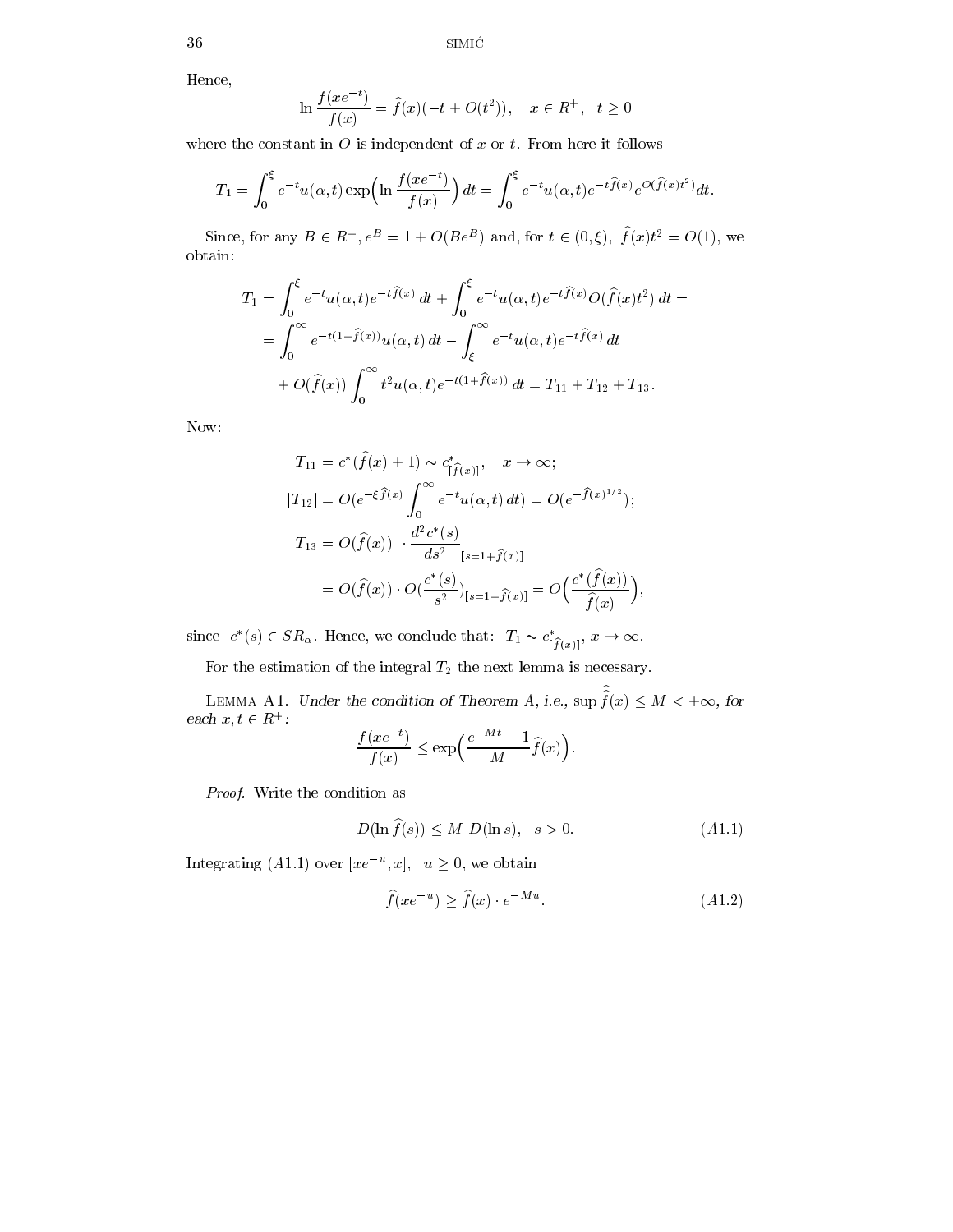Integrating (A1.2) for  $u \in [0, t]$ , we come to the conclusion from the lemma. Therefore,

$$
T_2 = \int_{\xi}^{\infty} e^{-t} u(\alpha, t) \frac{f(xe^{-t})}{f(x)} dt \le \int_{\xi}^{\infty} e^{-t} u(\alpha, t) \exp\left(\frac{e^{-Mt} - 1}{M}\hat{f}(x)\right) dt
$$
  

$$
< \exp\left(\frac{e^{-M\hat{f}(x)^{-1/2}} - 1}{M}\hat{f}(x)\right) \cdot \int_{0}^{\infty} e^{-t} u(\alpha, t) dt;
$$

i.e.,

$$
T_2 = O(e^{-\widehat{f}(x)^{1/2}}), \quad x \to \infty;
$$

so, Proposition A1 is proved.

The assertion of Theorem A follows using the fact  $c_n \sim c_n^*$ ,  $n \to \infty$  and a variant of Toeplitz's Limit Preservation Theorem (cf. [8, p. 36]) which says:

Let  $\{\phi_k(x)\}\,$ ,  $k = 0, 1, 2, \ldots$ , be a set of non-negative functions defined on  $R^+$ , , and the contract of the contract of the contract of the contract of the contract of the contract of the contract of the contract of the contract of the contract of the contract of the contract of the contract of the con satisfying  $\sum_k \phi_k(x) = 1$ , and let  $(s_k)$ ,  $k = 0, 1, 2, \ldots$  be any convergent sequence of positive reals,  $\lim s_k = s$ .

Then a necessary and sufficient condition for  $\sum_k s_k \phi_k(x) \to s$ ,  $x \to \infty$ , is  $\lim_{x\to\infty} \phi_k(x) = 0$ , for each fixed  $k \in N$ .

We are going to use this proposition by putting:

$$
\phi_k(x):=\frac{c_k^*a_kx^k}{f_*^{(\alpha)}(x)};\quad s_k:=\frac{c_k}{c_k^*},\quad k=0,1,2,\ldots.
$$

Then,

$$
\sum_{k} \phi_{k}(x) = 1; \quad s = 1; \quad \sum_{k} s_{k} \phi_{k}(x) = \frac{f^{(\alpha)}(x)}{f^{(\alpha)}_{*}(x)},
$$

and all we have to prove is  $\lim_{x\to\infty} \phi_n(x) = 0$  for fixed n.

For  $a_n \neq 0$  (otherwise, there is nothing to prove) write

$$
\phi_n(x) = \frac{c_n^* a_n x^n}{f_*^{(\alpha)}(x)} = c_n^* \left( \frac{a_n x^n}{f(x/2)} \right) \left( \frac{f(x/2)}{f(x)} \right) \left( \frac{f(x)}{f_*^{(\alpha)}(x)} \right).
$$

From Proposition A1:

$$
\frac{f(x)}{f_*^{(\alpha)}(x)} \sim 1/c^*_{[\hat{f}(x)]} = O(\hat{f}(x)^{2|\alpha|}).
$$

Lemma A1, for  $t = \ln 2$ , gives

$$
\frac{f(x/2)}{f(x)} \le \exp\left(-\frac{1-2^{-M}}{M}\widehat{f}(x)\right), \quad M > 0;
$$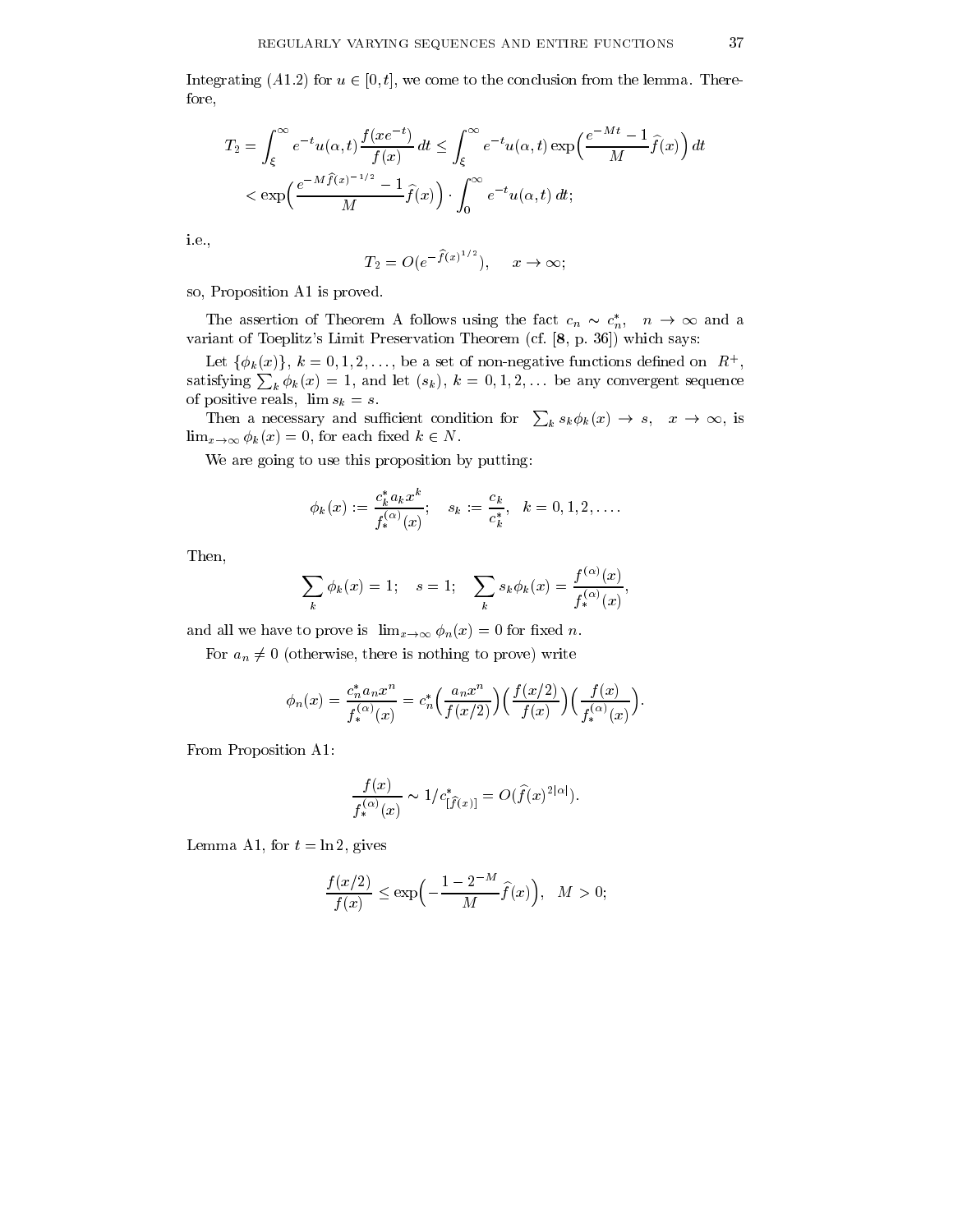and, evidently:  $f(x/2) > a_n(x/2)$ . Hence,

$$
\phi_n(x) = O\left(\hat{f}(x)^{2|\alpha|} \exp\left(-\frac{1-2^{-M}}{M}\hat{f}(x)\right)\right) = o(1), \quad x \to \infty, \quad \hat{f}(x) \uparrow^{\infty},
$$

i.e.,

$$
f^{(\alpha)}(x) \sim f^{(\alpha)}_*(x) \sim f(x) c^*_{[\widehat{f}(x)]} \sim f(x) c_{[\widehat{f}(x)]}, \quad x \to \infty; \quad \alpha < 0;
$$

therefore, Theorem A is valid.

Our task now is to extend the validity of Theorem A to non-negative indexes of r.v.s.  $(c_k)$ . First of all, we prove

PROPOSITION 5. Under conditions of Theorem A, for any  $\alpha \geq 0$  we have

$$
\liminf_{x \to \infty} \frac{f^{(\alpha)}(x)}{(\widehat{f}(x))^{\alpha} l(\widehat{f}(x)) f(x)} \ge 1.
$$

Proof. We use a form of Hölder's inequality:

$$
\sum_{k} u_{k} w_{k} \ge \left(\sum_{k} u_{k}^{p}\right)^{1/p} \left(\sum_{k} w_{k}^{q}\right)^{1/q}, \quad u_{k}, w_{k} \in R^{+}, \quad \frac{1}{p} + \frac{1}{q} = 1, \quad q < 0. \tag{7.1}
$$

Putting there

$$
u_k = k^{-1} (l_k a_k x^k)^{1/p}; \quad w_k = \begin{cases} k^{\alpha+1} (l_k a_k x^k)^{1/q}, & a_k > 0; \\ 0, & a_k = 0 \end{cases}, \quad k \in N,
$$

we obtain:

$$
f^{(\alpha)}(x)\ge (f^{(-p)}(x))^{1/p}(f^{(q(\alpha+1))}(x))^{1/q}.
$$

Theorem A gives

$$
\liminf_{x \to \infty} \frac{f^{(\alpha)}(x)}{(\hat{f}(x))^{\alpha} l(\hat{f}(x)) f(x)} \ge
$$
\n
$$
f \ge \lim_{x \to \infty} \left( \frac{f^{(-p)}(x)}{(\hat{f}(x))^{-p} l(\hat{f}(x)) f(x)} \right)^{1/p} \cdot \lim_{x \to \infty} \left( \frac{f^{(q(\alpha+1))}(x)}{(\hat{f}(x))^{q(\alpha+1)} l(\hat{f}(x)) f(x)} \right)^{1/q} = 1.
$$

An extension of Theorem A is the following

THEOREM A'. For any  $\epsilon > 0$ , Theorem A is valid for  $\alpha \leq 2 - \epsilon$ . *Proof.* Put in  $(7.1)$ :

$$
u_k^p = k^{2-\epsilon} l_k a_k x^k; \quad w_k^q = \begin{cases} k^2 a_k x^k, & a_k > 0 \\ 0, & a_k = 0 \end{cases}, \quad k \in N.
$$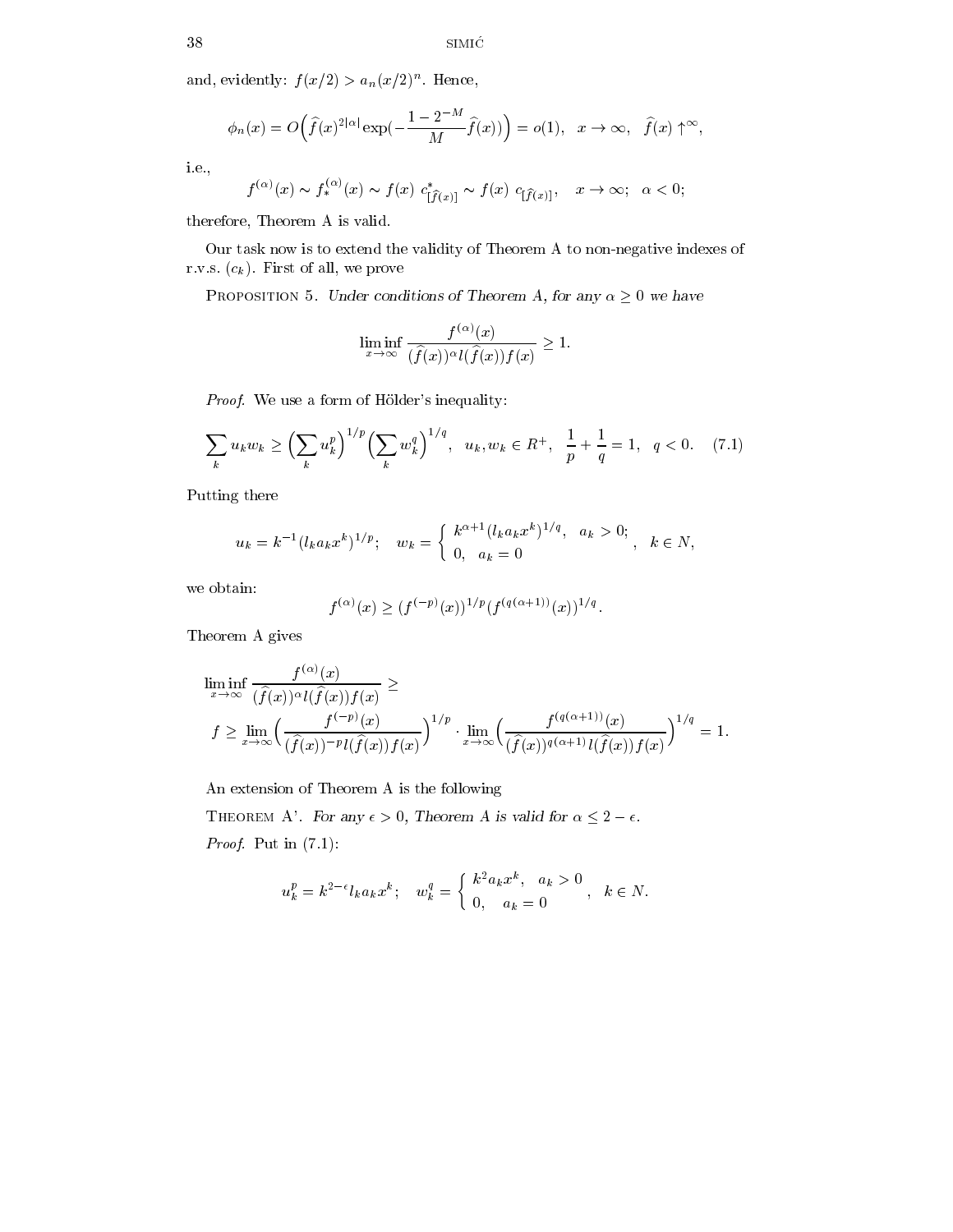Since we could restrict  $0 < \epsilon \leq 2$ , by taking  $p = \epsilon/3$ , it follows that

$$
\sum_{k} k^{2-\epsilon} l_k a_k x^k \le f_2^{-p/q} \left(\sum_{k} k^{-1} l_k^{1/p} a_k x^k\right)^p, \quad k \in N.
$$

But

$$
f_2 = f\hat{f}\hat{f}_1 = f\hat{f}(\hat{f} + \hat{f}) \sim f\hat{f}^2
$$
,  $x \to \infty$ ,

and

$$
\sum_k k^{-1} l_k^{1/p} a_k x^k \sim \hat{f}^{-1}(l(\hat{f}))^{1/p} f, \quad x \to \infty.
$$

Hence,

$$
\limsup_{x \to \infty} \frac{f^{(2-\epsilon)}(x)}{(\hat{f}(x))^{2-\epsilon} l(\hat{f}(x)) f(x)} \le \lim_{x \to \infty} \frac{(f(x)\hat{f}(x)^2)^{-p/q} (\hat{f}(x)^{-1} (l(\hat{f}(x)))^{1/p} f(x))^p}{(\hat{f}(x))^{2-\epsilon} l(\hat{f}(x)) f(x)} = 1.
$$

This together with Proposition 5 proves the theorem.

Therefore we see that the Theorems A and A' provide the required asymptotic behavior of  $f^{(\alpha)}(x)$  for all regularly varying sequences  $(c_k)$  with index less than 2.

#### Commentaries

The ondition sup  $f < +\infty$  seems a little ambiguous but is not very restrictive, as we are going to show.

The explicit representation

$$
\widehat{f}(x) = f(1) \exp\Big(\int_1^x \frac{\widehat{f}(t)}{t} dt\Big); \quad 0 < \widehat{\widehat{f}}(t) \le M,
$$

means that  $\widehat{f}$  belongs to the class ER (Extended Variation, see [1, p. 74]).

Moreover, from  $f(x) = f_1(x) - f(x)$ , we see that f is of bounded variation (as a difference between two monotone increasing functions), i.e., bounded on finite intervals. Therefore, condition in Theorem A could be replaced by  $\limsup_{x\to\infty} f(x) < +\infty.$ 

Strengthening this a bit, we obtain:

PROPOSITION 6. If there exist  $\lim_{x\to\infty} f(x) = \delta$ , then  $\delta = \rho$  and

$$
\lim_{x \to \infty} \frac{\ln \ln f(x)}{\ln x} = \lim_{x \to \infty} \frac{\widehat{f}(x)}{\ln x} = \lim_{x \to \infty} \widehat{\widehat{f}}(x) = \rho.
$$

Moreover, in this case  $\widehat{f} \in R_{\rho}$ .

Proof. This follows from Proposition 2 and

$$
\widehat{\widehat{f}}(x) = \frac{D(\ln \widehat{f}(x))}{D(\ln x)} = \frac{D(xD(\ln f(x)))}{D(\ln f(x))}.
$$

The second part is Property 8 from (1) (cf. [1, p. 59]).

At this point we could connect asymptotically  $\hat{f}$  with ln f; namely: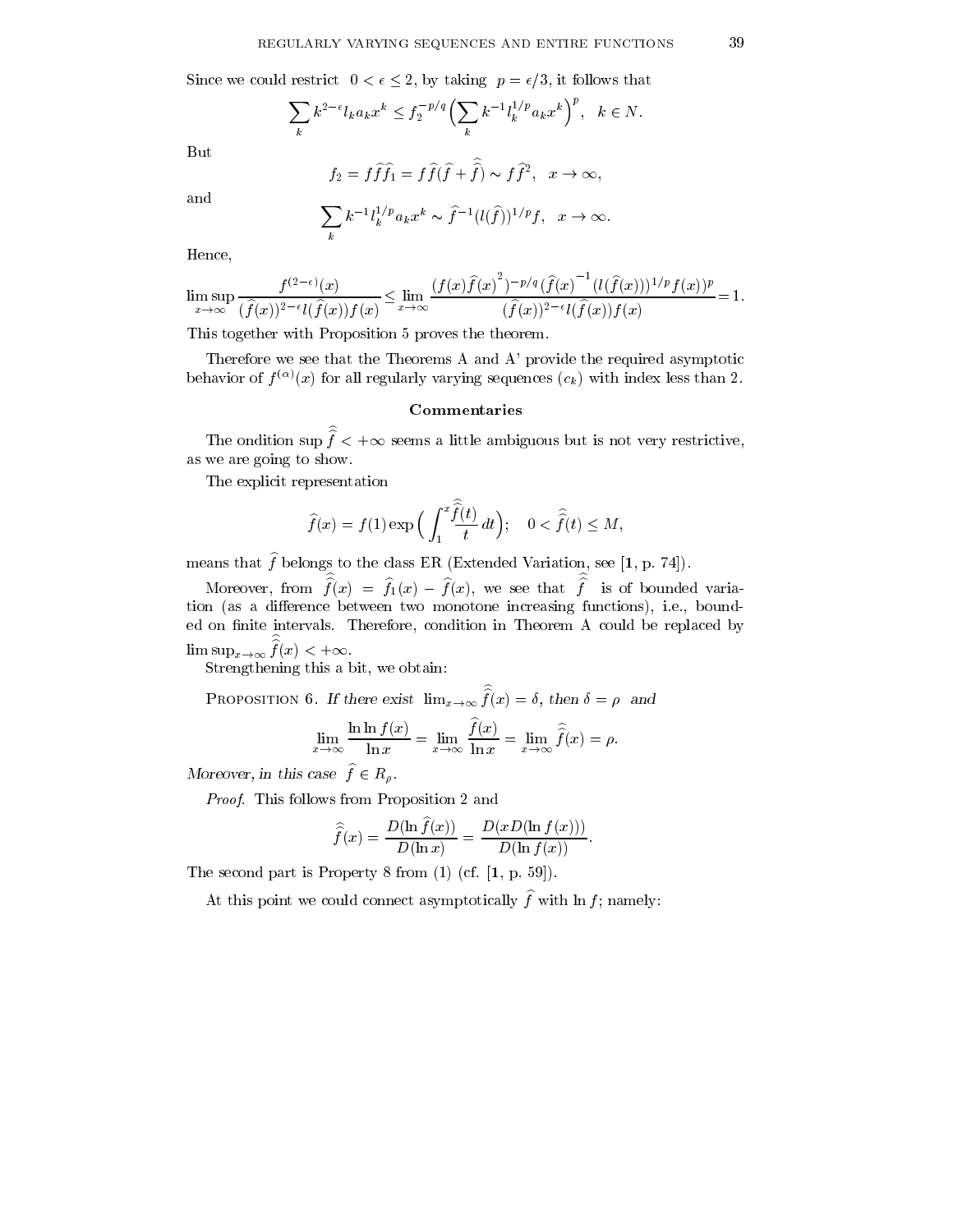PROPOSITION 7. The following are equivalent: (i)  $\ln f(x) \sim a x^{\rho} b(x);$ 

 $(ii)$   $f(x) \sim a \rho x^{\rho} b(x), \quad x \to \infty; \quad b(x) \in R_0, \quad a, \rho \in R^+$ .

*Proof.* (ii)  $\Rightarrow$  (i): Since:  $\ln f(x) = \int_1^x f(t) \cdot dt/t + O(1)$ , the statement follows from r.v.f. Integration Theorem [3], i.e.,

$$
\ln f(x) \sim a\rho b(x) \int_1^x t^{\rho} dt/t + O(1) \sim a x^{\rho} b(x), \quad x \to \infty.
$$

 $(i) \Rightarrow (ii)$ : Corollary 2 gives, for  $x \ge y > 0$ :

$$
\ln f(x) - \ln f(y) = \int_{y}^{x} \hat{f}(t) dt/t \begin{cases} \leq \hat{f}(x) \ln x/y \\ \geq \hat{f}(y) \ln x/y, \end{cases}
$$
(5.1)

Putting in (5.1)  $x = \lambda y$ ,  $\lambda > 1$  and  $y = \lambda x$ ,  $\lambda < 1$ , we get

$$
\hat{f}(x) \begin{cases} \leq \frac{\ln f(\lambda x) - \ln f(x)}{\ln \lambda}, & \lambda > 1 \\ \geq \frac{\ln f(x) - \ln f(\lambda x)}{\ln 1/\lambda}, & 0 < \lambda < 1. \end{cases}
$$

Therefore,

$$
\limsup_{x \to \infty} \frac{\widehat{f}(x)}{a x^{\rho} b(x)} \le \frac{1}{\ln \lambda} \Big( \lim_{x \to \infty} \frac{\ln f(\lambda x)}{a x^{\rho} b(x)} - \lim_{x \to \infty} \frac{\ln f(x)}{a x^{\rho} b(x)} \Big) = \frac{\lambda^{\rho} - 1}{\ln \lambda}, \quad \lambda > 1; \quad (5.2)
$$

and analogously:

$$
\liminf_{x \to \infty} \frac{\widehat{f}(x)}{a \, x^{\rho} b(x)} \ge \frac{1 - \lambda^{\rho}}{\ln 1/\lambda}, \quad 0 < \lambda < 1. \tag{5.3}
$$

Since the right-hand side does not depend on x, putting  $\lambda \downarrow 1$  in (5.2) and  $\lambda \uparrow 1$  in (5.3), we obtain the statement from Proposition 7.

Further extension needs some smoothnes condition on  $f$ , i.e.,

THEOREM B. If  $\ln f(x) \in SR_\rho$ , then

$$
\frac{f^{(\beta)}(x)}{f(x)} \sim \rho^{\beta} c_{\left[\ln f(x)\right]}, \quad x \to \infty;
$$

for any regularly varying sequence  $(c_k)$  of arbitrary index  $\beta \in R$ .

For justication of the condition from this theorem we cite an adapted version of Valiron's Proximate Order Theorem i.e., (cf. [1, p. 311]):

If f is an entire function of finite order  $\rho$ , then there always exists a  $g \in SR_\rho$ , with:

$$
\limsup_{x \to \infty} \frac{\ln f(x)}{g(x)} = 1.
$$

We prove first: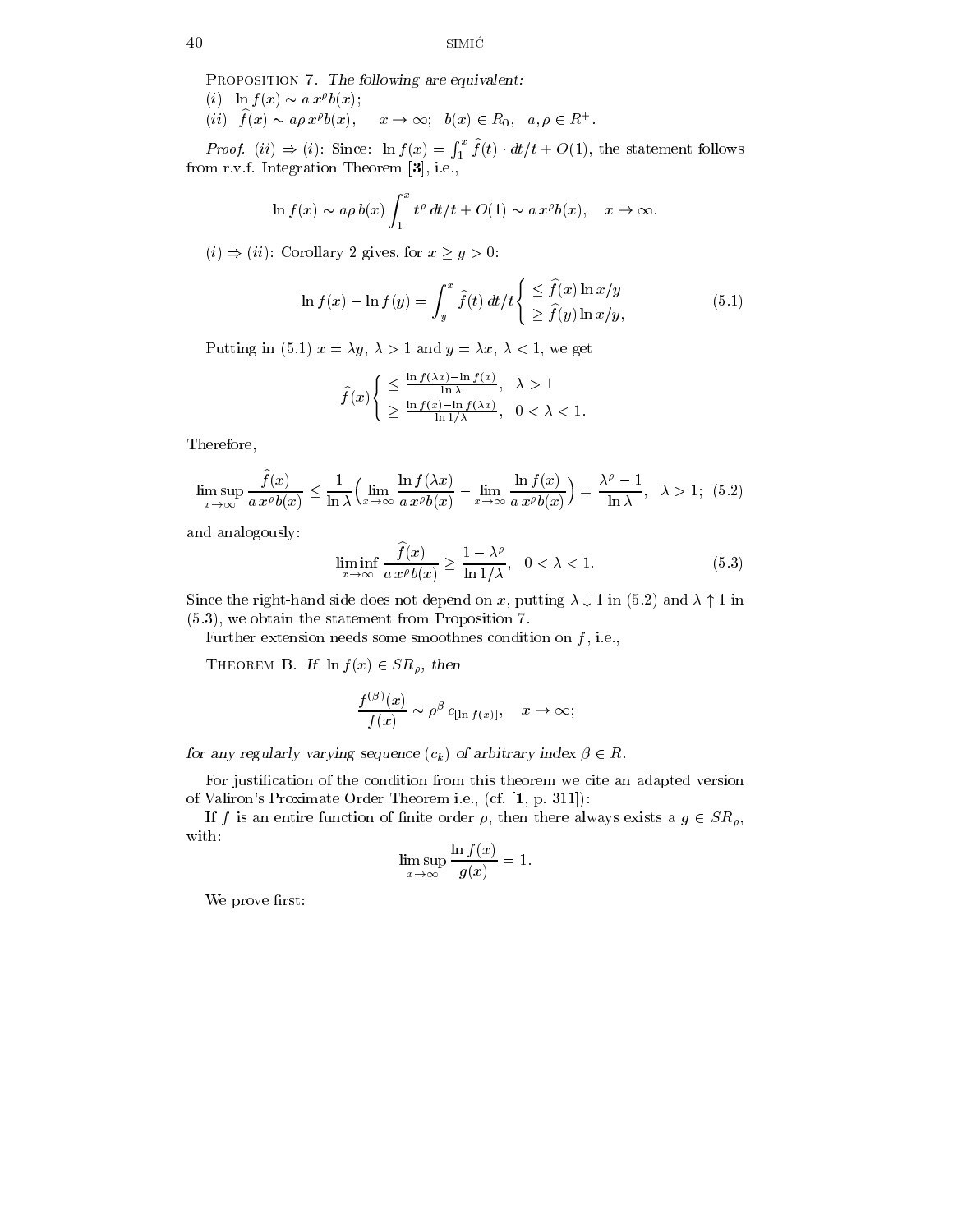PROPOSITION B1. If  $\ln f(x) \in SR_\rho$ , then  $\ln f_m(x) \in SR_\rho$  and  $\lim_{x\to\infty} f_m(x) = \rho$  $f_m(x) = \rho$ for each  $m \in N$ .

*Proof.* Suppose that  $\ln f_{m-1} \in SR_\rho$ , i.e.,

$$
\frac{x^n(\ln f_{m-1})^{(n)}}{\ln f_{m-1}(x)} \to (\rho)_n, \quad x \to \infty.
$$

Using properties of the class  $SR$  and Proposition 4 (see Preliminaries), we have  $D(\ln f_{m-1}(x)) \in SR_{\rho-1}$ , i.e.,  $\hat{f}_{m-1}(x) = xD(\ln f_{m-1}(x)) \in SR_{\rho}$ . Since  $\ln x \in$  $SR_0$ , we have  $\ln f_{m-1}(x) \in SR_0$ . Hence

$$
x^{n}(\ln \widehat{f}_{m-1}(x))^{(n)} = o(\ln \widehat{f}_{m-1}(x)), \quad x \to \infty,
$$

and

$$
\frac{x^n(\ln f_m(x))^{(n)}}{\ln f_m(x)} = \frac{x^n(\ln f_{m-1}(x) + \ln \hat{f}_{m-1}(x))^{(n)}}{\ln f_{m-1}(x) + \ln \hat{f}_{m-1}(x)} \sim
$$

$$
\sim \frac{(\rho)_n \ln f_{m-1}(x) + o(\ln \hat{f}_{m-1}(x))}{\ln f_{m-1}(x) + \ln \hat{f}_{m-1}(x)} \sim (\rho)_n, \quad x \to \infty.
$$

Therefore,  $\ln f_m(x) \in SR_\rho$  and, analogously,  $\widehat{f}_m(x) \in SR_\rho$ . Also

$$
\widehat{\widehat{f}}_m(x) = \frac{x(\widehat{f}_m(x))'}{\widehat{f}_m(x)} \to \rho, \quad x \to \infty;
$$

and, since  $\ln f_0(x) = \ln f(x) \in SR_\rho$ , the proof is finished by induction.

This proposition and our former considerations show that we could apply Theorem A to  $f_m(x)$  for some fixed  $m \in N$ . We obtain:

$$
f_m^{(\alpha)}(x) = f^{(m+\alpha)}(x) \sim f_m(x) \cdot (\widehat{f}_m(x))^{\alpha} l(\widehat{f}_m(x)), \quad \alpha < 0, \quad x \to \infty.
$$
 (B.1)

But (Proposition 4),

$$
\widehat{f}_k(x) = \widehat{f}(x) + \sum_{1}^{k} \widehat{\widehat{f}}_{l-1}(x) = \widehat{f}(x) + O(k\rho) \sim \widehat{f}(x), \quad x \to \infty, \quad k = 1, 2, \dots, m;
$$

and

$$
f_m(x) = f(x) \prod_1^m \hat{f}_{i-1} = f(x) \prod_1^m (\hat{f}(x) + O(1)) \sim f(x) (\hat{f}(x))^m
$$
,  $x \to \infty$ .

From (B.1) and Proposition 7 it follows that:

$$
f^{(m+\alpha)}(x) \sim f(x) \cdot (\hat{f}(x))^{m+\alpha} l(\hat{f}(x)) \sim \rho^{m+\alpha} [(\ln f(x))^{m+\alpha} l(\ln f(x))], \ \alpha < 0, \ \ x \to \infty.
$$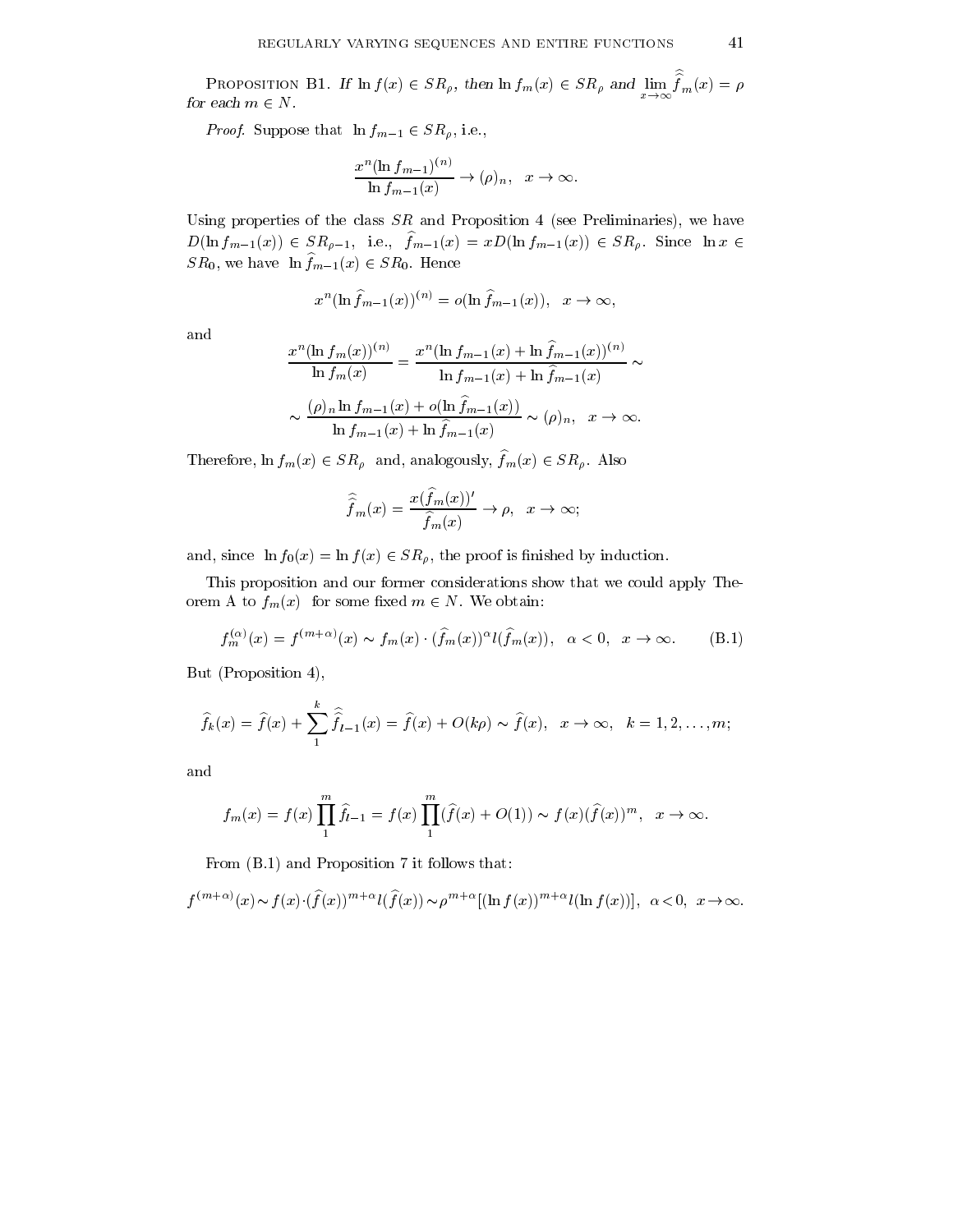Putting  $m + \alpha = \beta$  we see that Theorem B is valid for  $\beta < m$ . Since m is an arbitrary integer, the proof is done.

Finally, for an illustration of our results, we give two characteristic examples. EXAMPLE 1. Consider an entire function q of integer order  $p$  in the form:

$$
g(x) := \exp P_p(x) = \sum_k a_k x^k,
$$

where  $P_p(x) := b_p x^p + \cdots, b_p > 0$ , is a polynomial with nonnegative coefficients. Since  $\ln g(x) = P_p(x) \in SR_p$ , applying Theorem B we obtain:

Proposition 8.  $e^{-P_p(x)}\sum_k c_k a_k x^k \sim (p\,b_p)^{\beta}c_{[x^p]}, x \to \infty$ , for any r.v.s.  $(c_k)$ of index  $\beta \in R$ .

EXAMPLE 2. Let  $h(x) := \sum_k b_k x^k$ ,  $h(0) = 1$  be an entire function of order  $\rho$ ,  $0 < \rho < 1$  with negative zeros only. According to Hadamard's Factorization Theorem, we have the representation

$$
h(x) = \prod_{k} \left( 1 + \frac{x}{r_k} \right), \quad \sum_{k} \frac{1}{r_k} < \infty;
$$

where  $\{-r_k\}$  are zeros of  $h(x)$  in decreasing order.

Denoting by  $n(x)$  zero-counting function of h, we get

$$
\widehat{h}(x) = xD(\ln h(x)) = \sum_{k} \frac{x}{x + r_k} = \int_0^\infty \frac{x}{x + t} dn(t),
$$

and

$$
xD(\widehat{h}(x)) = \int_0^\infty \frac{xt}{(x+t)^2} dn(t) < \int_0^\infty \frac{x}{x+t} dn(t) = \widehat{h}(x),
$$

i.e.,  $h(x) < 1$ . So, we can apply Theorem A' to  $h(x)$ .

There is more if we notice that the zeros of  $h(x)$  are separated by the zeros of  $h'(x)$ ; hence, all zeros of  $h_1(x)/x$  are negative and, by induction, the same is valid for  $h_n(x)/x$ ,  $n \in N$ . Therefore,

$$
\widehat{\widehat{h}}_n(x)<\Big(\widehat{\overline{\frac{h_n(x)}{x}}}\Big)<1
$$

and, reproducing the proof of Theorem B, we come to:

PROPOSITION 9. If  $h(x)$  is defined as before then, without any condition,

$$
\sum_k c_k b_k x^k \sim c_{[\widehat{h}(x)]} h(x), \quad x \to \infty,
$$

for r.v.s.  $(c_k)$  of arbitrary index.

More precisely, supposing the regular distribution of zeros, we get: